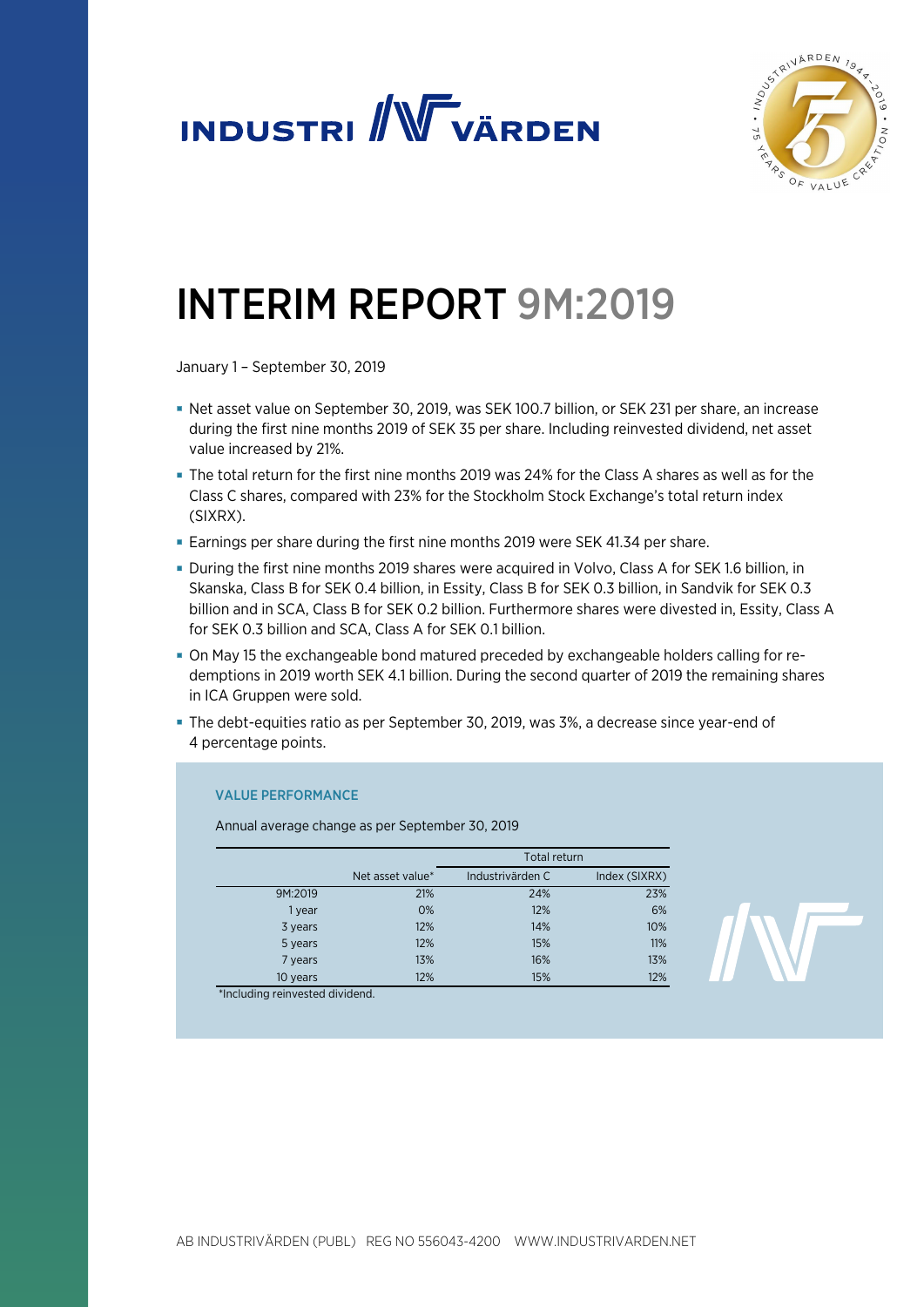# CEO's message

#### EXTERNAL FACTORS

The global economy continues to slow, and GDP growth for the full year is expected to be approximately 3%. The rate of growth has clearly subsided during 2019, but with large variations between geographies and sectors. The global manufacturing industry has had more challenging conditions, while the service sector has performed relatively well. Recently signs of a continued slowdown have surfaced in Europe as well as Asia.

Looking forward, growth expectations have also become dampened, and focus has once again been directed to the central banks' actions. The historically low real interest rates have continued to buttress the stock market, which has performed relatively well. However, the weakened economic outlook combined with various areas of concern – such as greater trade barriers – has led to greater volatility as well as sector rotation between various industries.

#### PORTFOLIO COMPANIES

The market situation in the sectors in which our portfolio companies work has been strong for several years, but there are now clear signs of a lower level of activity and weaker outlooks going forward. Against this background, our portfolio companies have for some time taken measures to adapt operations to the prevailing market situation.

In August *Sandvik's* CEO, Björn Rosengren, announced that he will be leaving the company in early 2020. The process of recruiting a new CEO is ongoing.

In September *SCA* announced that it had decided to expand its kraftliner capacity through an investment of SEK 7.5 billion in the Obbola paper mill.

Another important future-oriented activity is *Volvo's* new strategic alliance with Samsung on electromobility.

At the end of September *Ericsson* announced that as a result of investigations by U.S. authorities into regulatory violations, the company has made a SEK 12 billion provision during the third quarter.

#### INDUSTRIVÄRDEN'S PERFORMANCE

The first nine months of 2019 were characterized by a continued high level of investment activity in the equities portfolio. During the first half of the year we concluded our ownership position in ICA Gruppen which allowed us to lower our debt and has strengthened our flexibility. We have used this greater scope to act to increase our ownership in a number of our portfolio companies, among other things. Thus far during the year we have invested net amounts of SEK 1.6 billion in Volvo, SEK 0.4 billion in Skanska and SEK 0.3 billion in Sandvik. We have also taken advantage of a favorable market opportunity to carry out transactions in Essity and SCA, where most entailed shifting Class A shares for Class B shares in order to create scope to maneuver and increase our equity stakes over time.

Net asset value at September 30, 2019, was SEK 100.7 billion, or SEK 231 per share. This corresponds to a 21% increase in net asset value during the first nine months of the year including reinvested dividend. At the end of the period the portfolio was worth SEK 104.4 billion and net debt was SEK 3.6 billion, corresponding to a debt-equities ratio of 3%. This means that the debt-equities ratio has decreased by 4 percentage points since the start of the year.

During the first nine months of the year the total return for the Class A and Class C shares was 24%, respectively, compared with 23% for the return index (SIXRX). The longterm return is good – a performance that we are making a determined effort to strengthen over time.

Stockholm, October 4, 2019

Helena Stjernholm CEO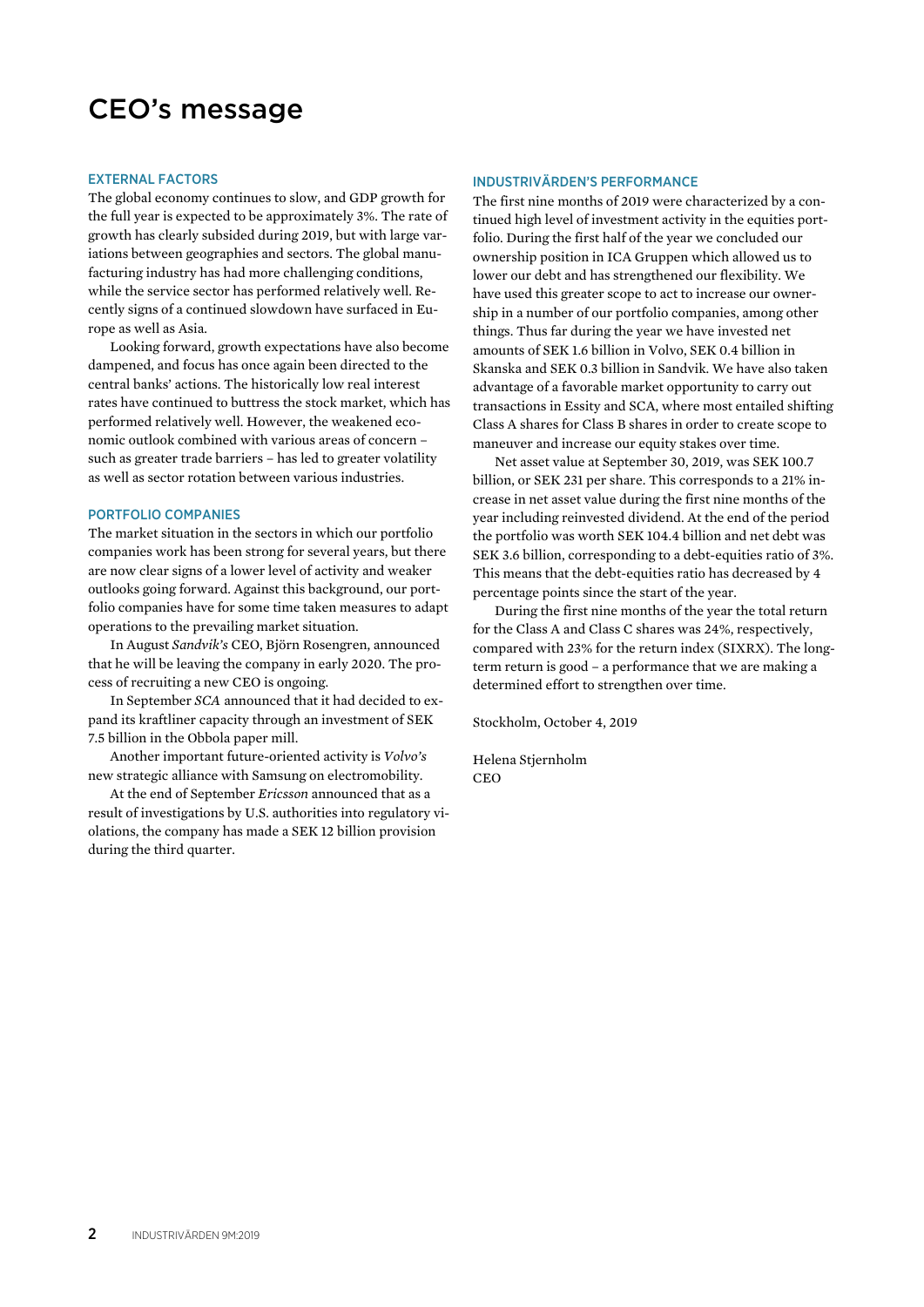# **Overview**

#### INDUSTRIVÄRDEN IN BRIEF

Industrivärden conducts long-term value-creating asset management through active ownership. The operation is conducted in two main processes, investment and active ownership. Active ownership is exercised primarily through involvement in nomination processes for board elections, through board representation and through evaluation of company boards, CEOs and Executive Management. Industrivärden monitors its portfolio companies continuously and where necessary, by influencing the portfolio companies' overall development through their respective boards. Through these measures Industrivärden contributes to the portfolio companies' growth in value over time. Industrivärden's long-term objective is to increase net asset value and thereby generate a return for the shareholders that exceeds the market's required rate of return. Taking into account the risk profile of the portfolio's investments, the shareholders are to be given a total return which over time is higher than the average for the Stockholm Stock Exchange.

More information can be found at www.industrivarden.net.

#### EQUITIES PORTFOLIO, SEPTEMBER 30, 2019



#### COMPOSITION OF EQUITIES PORTFOLIO AND NET ASSET VALUE

|                           | 09/30/2019    |                          |             |                |          |                 | 9M:2019         |                     |
|---------------------------|---------------|--------------------------|-------------|----------------|----------|-----------------|-----------------|---------------------|
|                           |               | Share of<br>ownership, % |             |                |          | Market value    | Total<br>return | TR for the<br>stock |
|                           |               |                          |             | Share of       |          |                 |                 |                     |
| Portfolio companies       | No. of shares | Capital                  | Votes       | value, %       |          | SEK M SEK/share | <b>SEKM</b>     | $\%$                |
| Sandvik                   | 154,200,000   | 12.3                     | 12.3        | 23             | 23,647   | 54              | 4,708           | 24                  |
| Volvo A                   | 154,600,000   | 24.1<br>7.4              |             | 21             | 21,366   | 50              | 4,676           | 27                  |
| Volvo B                   | 3,600,000     |                          |             |                | 498      |                 |                 | 28                  |
| Essity A                  | 34,000,000    |                          | 9.5<br>29.2 | 18             | 9,877    | 44              | 5,188           | 36                  |
| Essity B                  | 32,800,000    |                          |             |                | 9,423    |                 |                 | 35                  |
| Handelsbanken A           | 202,900,000   | 10.3                     | 10.4        | 18             | 18,703   | 43              | $-215$          | $-1$                |
| Ericsson A                | 86,052,615    |                          | 2.6<br>15.1 | $\overline{7}$ | 6,781    | 16              | 201             | 3                   |
| Ericsson B                | 1,000,000     |                          |             |                | 79       |                 |                 |                     |
| Skanska A                 | 12,667,500    | 24.3<br>7.4              | 6           | 2,526          | 14       | 1,990           | 46              |                     |
| Skanska B                 | 18,500,000    |                          | 3,689       |                | 46       |                 |                 |                     |
| <b>SCAA</b>               | 33,785,290    |                          | 9.7<br>29.0 | 6              | 3,098    | 14              | 1,448           | 31                  |
| <b>SCAB</b>               | 34,575,273    |                          |             |                | 3,035    |                 |                 | 30                  |
| SSAB A                    | 44,334,933    | 4.3                      | 11.8        | $\mathbf{1}$   | 1,214    | 3               | $-88$           | $-6$                |
| Other                     |               |                          |             | $\circ$        | 432      |                 | 120             |                     |
| Equities portfolio        |               |                          |             | 100            | 104,368  | 240             | 18,028          | 20                  |
| Interest-bearing net debt |               |                          |             |                | $-3,629$ | -8              | Index:          | 23                  |
| Net asset value           |               |                          |             |                | 100,739  | 231             |                 |                     |
| Debt-equities ratio       |               |                          |             |                | 3%       |                 |                 |                     |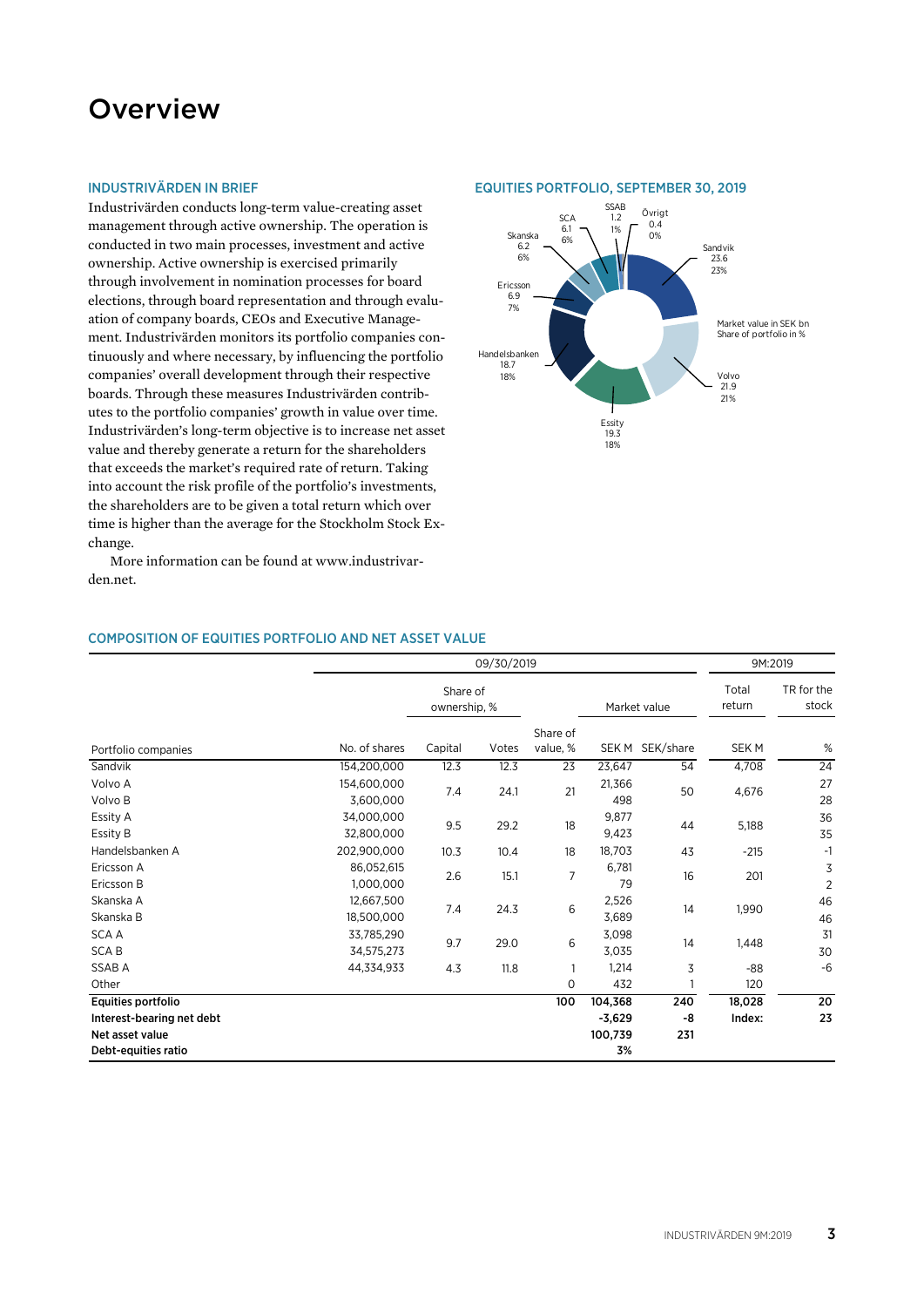# Performance

#### NET ASSET VALUE

Net asset value on September 30, 2019, was SEK 100.7 billion, or SEK 231 per share, an increase of SEK 35 per share during the first nine months 2019. Including reinvested dividend, net asset value increased by 21%. The Stockholm Stock Exchange's total return index (SIXRX) increased by 23% during the same period.

During the last five- and ten-year periods, net asset value grew annually by 12%, for the respective periods, including reinvested dividend. The total return index (SIXRX) increased by 11% and 12%, respectively, during the same

periods.

Net asset value September 30, 2019

|                      |        | 09/30/2019 | 12/31/2018 |           |  |
|----------------------|--------|------------|------------|-----------|--|
|                      | SEK bn | SEK/share  | SEK bn     | SEK/share |  |
| Equities portfolio   | 104.4  | 240        | 92.2       | 212       |  |
| Interest-bearing net |        |            |            |           |  |
| debt                 | $-3.6$ | -8         | -6.6       | -15       |  |
| Adjustment           |        |            |            |           |  |
| exchangeable         | -      |            | $-0.4$     | -1        |  |
| Net asset value      | 100.7  | 231        | 85.2       | 196       |  |

Development of net asset value, 10 years



#### EQUITIES PORTFOLIO

During the first nine months 2019 the value of the equities portfolio, adjusted for purchases and sales, increased by SEK 14.1 billion. On September 30, 2019 the equities portfolio was worth SEK 104.4 billion, or SEK 240 per share. The shareholdings in Essity, Sandvik and Volvo made a significant positive contribution to the equities portfolio's value performance.

On May 15 the exchangeable bond matured preceded by exchangeable holders calling for redemptions in 2019 worth SEK 4.1 billion. During the second quarter of 2019 the remaining shares in ICA Gruppen were sold. The transactions have not had any material impact on earnings.

Contribution analysis of equities portfolio 9M:2019



Performance of shareholdings, 3 years

|                            | Annual average total return, % |
|----------------------------|--------------------------------|
| Class of shares            |                                |
| SCA A*                     | 22                             |
| $SCA B*$                   | 22                             |
| Sandvik                    | 20                             |
| Volvo B                    | 17                             |
| Volvo A                    | 17                             |
| Essity A*                  | 16                             |
| Essity B*                  | 15                             |
| Ericsson A                 | 10                             |
| Ericsson B                 | 10                             |
| Total return index (SIXRX) | 10                             |
| SSAB A                     | 5                              |
| Skanska B                  | 4                              |
| Handelsbanken A            | -3                             |
|                            |                                |

\*For calculation method, see page 9.

### CASH FLOW

#### *Investment activities*

During the first nine months 2019 shares were acquired in Volvo, Class A for SEK 1,598 M, in Skanska, Class B for SEK 351 M, in Essity, Class B for SEK 285 M, in Sandvik for SEK 273 M, and in SCA, Class B for SEK 215 M. Furthermore, Essity, Class A for SEK 288 M and SCA Class A, for SEK 98 M were divested.

#### *Dividend paid out*

The Annual General Meeting on April 17, 2019 approved the Board of Director's proposed dividend of SEK 5.75 per share (5.50). The total dividend amounted to SEK 2 502 M (2 394).

#### *Dividends received*

During the first nine months 2019 dividends received amounted to SEK 4 093 M (3 764).

#### *Management cost*

The management cost during the first nine months 2019 was SEK 92 M (90), which on a yearly basis corresponds to 0.12% (0.11) of the equities portfolio's value on September 30, 2019.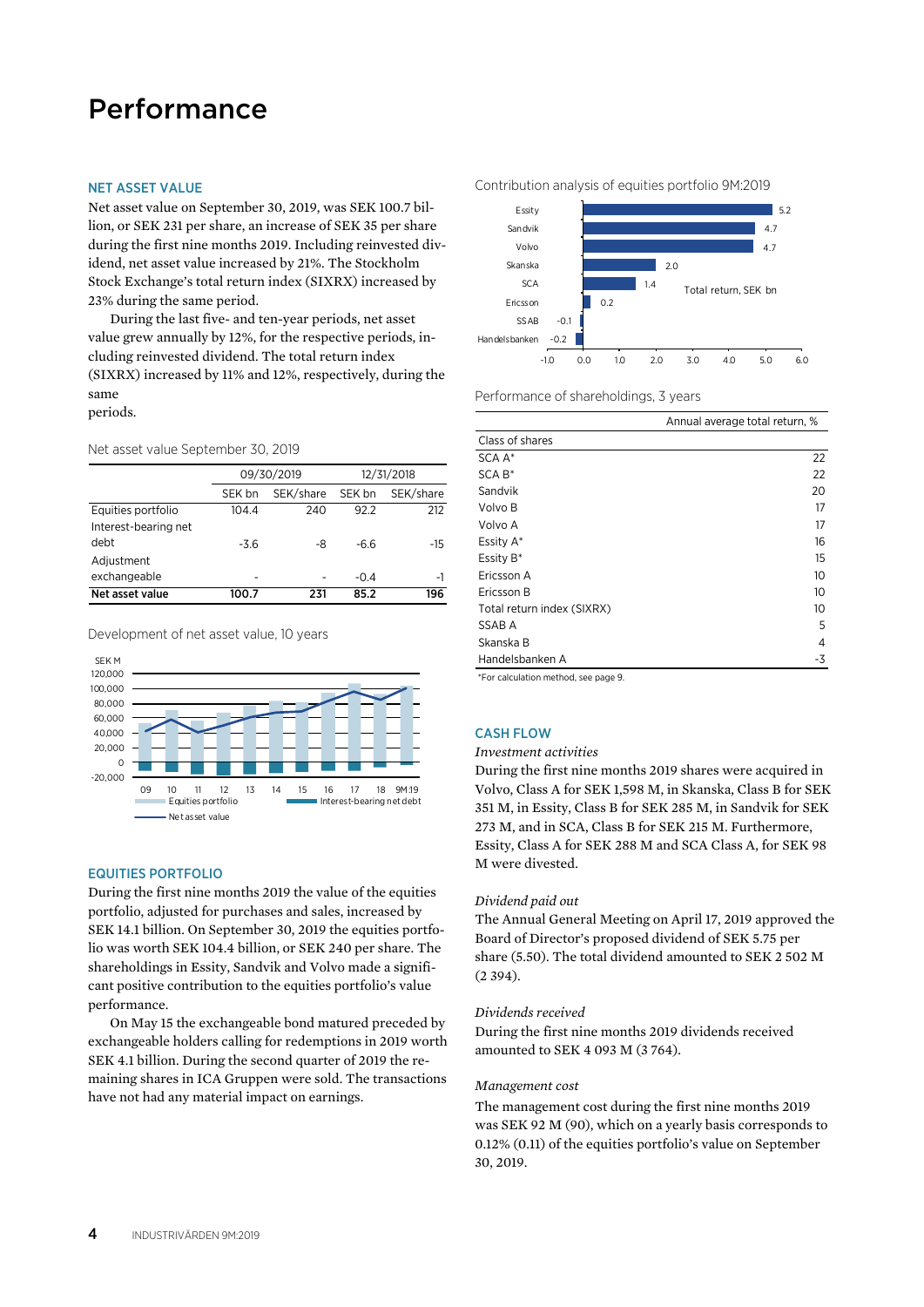#### FINANCING

#### *Interest-bearing net debt*

Interest-bearing net debt amounted to SEK 3.6 (7.2) billion on September 30, 2019. The debt-equities ratio was 3% (7), and the equity ratio was 96% (93). The debt-equities ratio is calculated as interest-bearing net debt in relation to the market value of the equities portfolio.

During the first nine months 2019 a new bond of SEK 1.0 billion was issued within the framework of the existing MTN program. The bond was issued primarily for refinancing and has a tenor of three years.

No part of Industrivärden's borrowings is conditional upon any covenants.

#### Interest-bearing net debt, September 30, 2019

|                              | Credit<br>facility.<br><b>SEK M</b> | Utilized<br>amount.<br><b>SEK M</b> | Maturity  |
|------------------------------|-------------------------------------|-------------------------------------|-----------|
| MTN-program                  | 8,000                               | 3.056                               | 2020-2022 |
| Commercial paper             | 3,000                               | 600                                 |           |
| Pension debt                 |                                     | 103                                 |           |
| Other liabilities            |                                     | 254                                 |           |
| <b>Total borrowing</b>       |                                     | 4.013                               |           |
| Less:                        |                                     |                                     |           |
| Interest-bearing receivables |                                     | 167                                 |           |
| Cash and cash equivalents    |                                     | 217                                 |           |
| Interest-bearing net debt    |                                     | 3.629                               |           |

Development of interest-bearing net debt, 5 years



#### *Credit rating*

S&P Global Ratings has issued a credit rating on Industrivärden of A+/Stable/A-1.

#### *Exchangeable in ICA Gruppen's stock*

On May 15, 2019 the SEK 4.4 billion exchangeable bond that was issued in 2014 based on ICA Gruppen's stock matured. During the first half of 2019, exchangeable holders called for redemptions corresponding to SEK 4.1 billion, whereby shares in ICA Gruppen were delivered.

#### INDUSTRIVÄRDEN SHARE DATA

The market prices for Industrivärden's Class A and C shares on September 30, 2019, were SEK 221.40 and SEK 215.50, respectively. The corresponding market prices on December 31, 2018, were SEK 183.20 and SEK 179.20, respectively.

The total return during the first nine months 2019 was 24%, respectively, for the Class A and C shares. The Stockholm Stock Exchange's total return index (SIXRX) was 23% during the same period.

The total return for Industrivärden's shares over longer periods of time are shown in the table on page 1 and for specific years in the table below.

Value performance the respective year



At the 2011 Annual General Meeting, a share conversion clause was added to the Articles of Association. Shareholders have the right at any time to request conversion of Class A shares to Class C shares. During the first nine months 2019, 117 shares were converted.

Share structure, September 30, 2019

|                |               |              | Capital, | Votes. |
|----------------|---------------|--------------|----------|--------|
| Share class    | No. of shares | No. of votes | %        | ℅      |
| $A(1$ vote)    | 268.183.340   | 268.183.340  | 61.6     | 94.1   |
| $C(1/10$ vote) | 167.026.537   | 16.702.653   | 38.4     | 5.9    |
| Total          | 435,209,877   | 284,885,993  | 100.0    | 100.0  |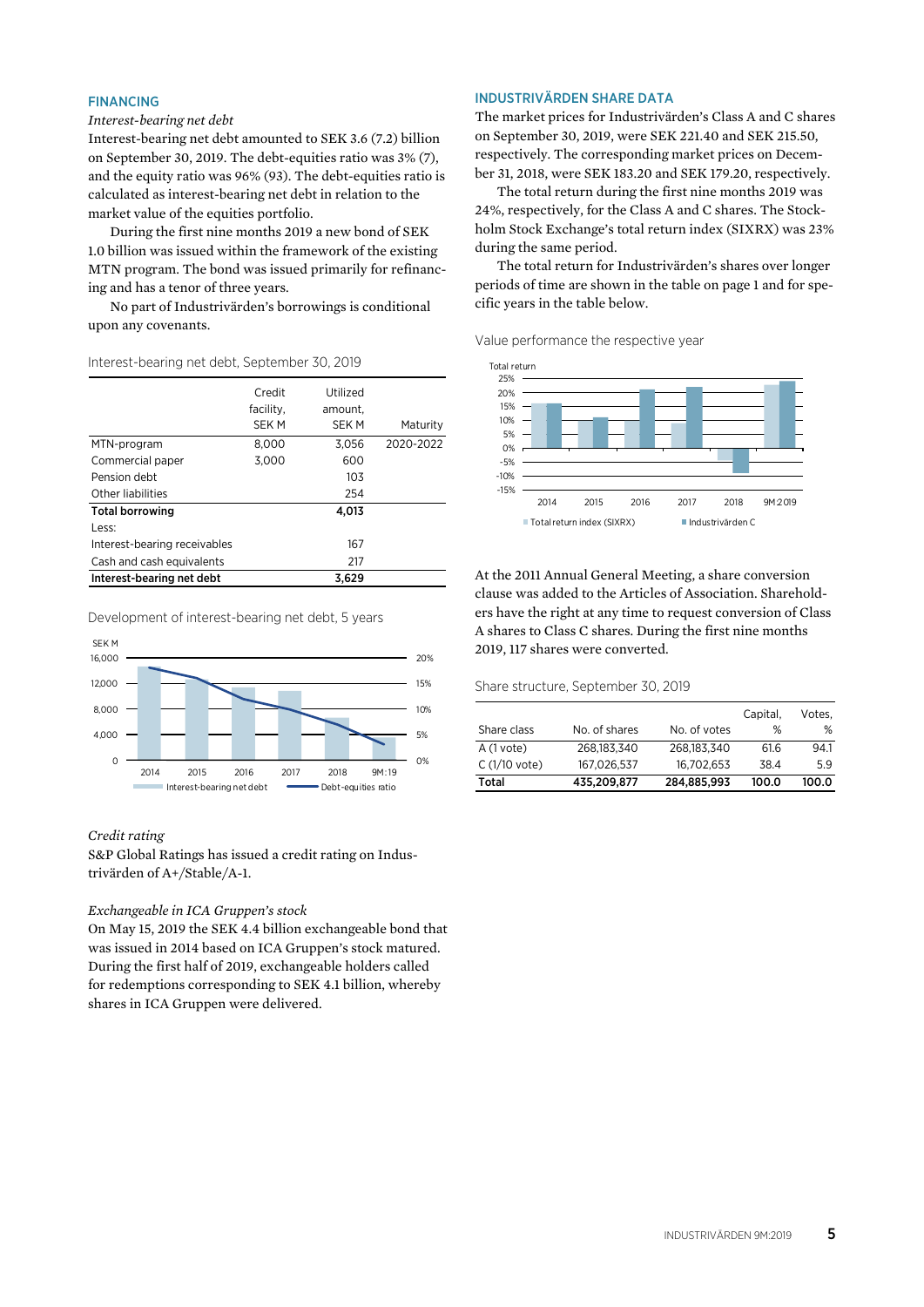# **Other**

#### FINANCIAL CALENDAR

Year-end report 2019: February 7, 2020 Annual report 2019: February 20, 2020 Interim report January-March: April 7, 2020 Annual General Meeting: April 24, 2020, in Stockholm Interim report January-June: July 7, 2020 Interim report January-September: October 6, 2020

### CONTACT PERSONS

Sverker Sivall, Head of Corporate Communication and Sustainability Phone: +46-8-666 64 19 E-mail: ssl@industrivarden.se Jan Öhman, CFO Phone: +46-8-666 64 45 E-mail: jon@industrivarden.se

### CONTACT INFORMATION

AB Industrivärden (publ) Box 5403, SE-114 84 Stockholm, Sweden Registered office: Stockholm Reg. no.: 556043-4200 Switchboard: +46-8-666 64 00 info@industrivarden.se www.industrivarden.net

### TICKER CODES

INDUC:SS, Bloomberg INDUc.ST, Reuters INDU C, NASDAQ

#### PUBLICATION

This information is such that AB Industrivärden is required to make public pursuant to the EU Market Abuse Regulation and the Securities Markets Act. The information was submitted for publication, through the agency of the Head of Corporate Communication and Sustainability stated above, at 10:00 a.m. CET on October 4, 2019.

*This interim report has not been reviewed by the Company's auditor.*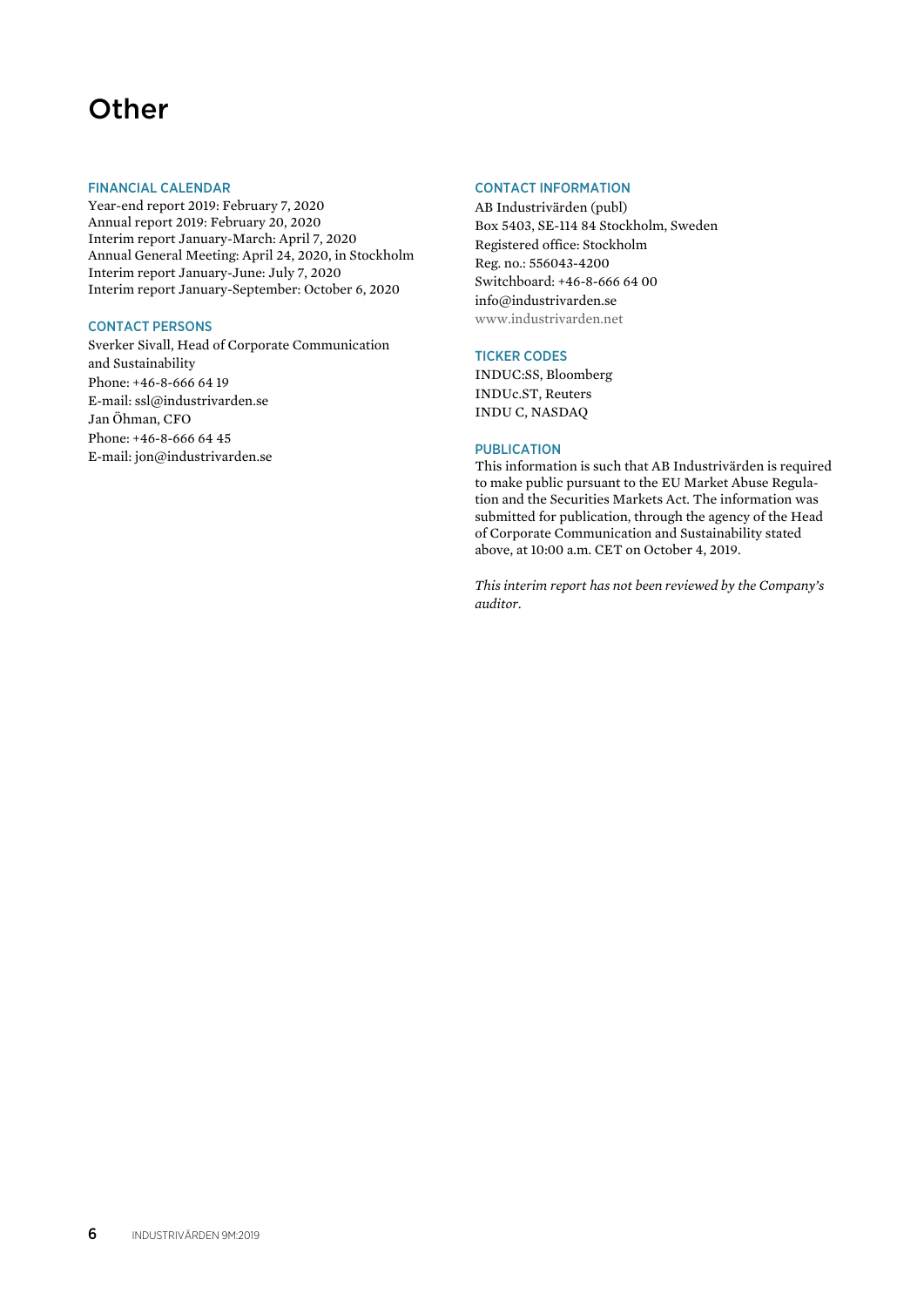# Financial statements in brief

GROUP

|                                              | 2019        | 2018      | 2019      | 2018               | 2018         |
|----------------------------------------------|-------------|-----------|-----------|--------------------|--------------|
| <b>SEKM</b>                                  | July-Sep.   | July-Sep. | Jan.-Sep. | Jan.-Sep.          | Jan.-Dec.    |
| <b>INCOME STATEMENT</b>                      |             |           |           |                    |              |
| Dividend income                              | $\mathbf 0$ | 0         | 4,093     | 3,764              | 3,764        |
| Change in fair value of financial assets     | $-3,339$    | 6,397     | 14,015    | 5,351              | $-11,954$    |
| Management cost                              | $-28$       | $-20$     | $-92$     | $-90$              | $-121$       |
| <b>Operating income</b>                      | $-3,367$    | 6,377     | 18,016    | 9,025              | $-8,311$     |
|                                              |             |           |           |                    |              |
| Financial items                              | -8          | -5        | $-23$     | $-12$              | -19          |
| Income after financial items                 | $-3,375$    | 6,372     | 17,993    | 9,013              | $-8,330$     |
| Tax                                          |             |           |           |                    |              |
|                                              |             |           |           |                    |              |
| Net income for the period                    | $-3,375$    | 6,372     | 17,993    | 9,013              | $-8,330$     |
| Earnings per share, SEK                      | $-7.75$     | 14.64     | 41.34     | 20.71              | $-19.14$     |
|                                              |             |           |           |                    |              |
| STATEMENT OF COMPREHENSIVE INCOME            |             |           |           |                    |              |
| Comprehensive income for the period          | $-3,375$    | 6,372     | 17,993    | 9,013              | $-8,344$     |
|                                              |             |           |           |                    |              |
|                                              |             |           |           |                    |              |
| BALANCE SHEET as per end of period           |             |           |           | 110,003            | 92,170       |
| Equities                                     |             |           | 104,368   |                    |              |
| Other non-current assets                     |             |           | 16        | 11                 | 11<br>92,181 |
| Total non-current assets                     |             |           | 104,384   | 110,014            |              |
| Cash and cash equivalents                    |             |           | 217       | 120                | 786          |
| Other current assets                         |             |           | 177       | 401                | 273          |
| Total current assets                         |             |           | 394       | 521                | 1,059        |
| <b>Total assets</b>                          |             |           | 104,778   | 110,535            | 93,240       |
|                                              |             |           |           |                    |              |
| Shareholders' equity                         |             |           | 100,633   | 102,499            | 85,142       |
|                                              |             |           |           |                    |              |
| Non-current interest-bearing liabilities     |             |           | 2,359     | 2,174              | 2,170        |
| Non-current non interest-bearing liabilities |             |           | 27        | 62                 | 36           |
| Total non-current liabilities                |             |           | 2,386     | 2,236              | 2,206        |
| Current interest-bearing liabilities         |             |           | 1,654     | 5,523              | 5,394        |
| Other liabilities                            |             |           | 105       | 277                | 498          |
| <b>Total current liabilities</b>             |             |           | 1,759     | 5,800              | 5,892        |
| Total shareholders' equity and liabilities   |             |           | 104,778   | 110,535            | 93,240       |
|                                              |             |           |           |                    |              |
| <b>CASH FLOW</b>                             |             |           |           |                    |              |
| Cash flow from operating activities          |             |           | 3,905     | 3,635              | 3,492        |
| Cash flow from investing activities          |             |           | 1,560     | 2,525              | 3,252        |
| Cash flow from financing activities*         |             |           | $-6,034$  | $-6,653$<br>$-493$ | $-6,571$     |
| Cash flow for the period                     |             |           | -569      |                    | 173          |
| Cash and cash equivalents at end of period   |             |           | 217       | 120                | 786          |

\* Of which, dividends of SEK 2,502 M (2,394) paid to shareholders.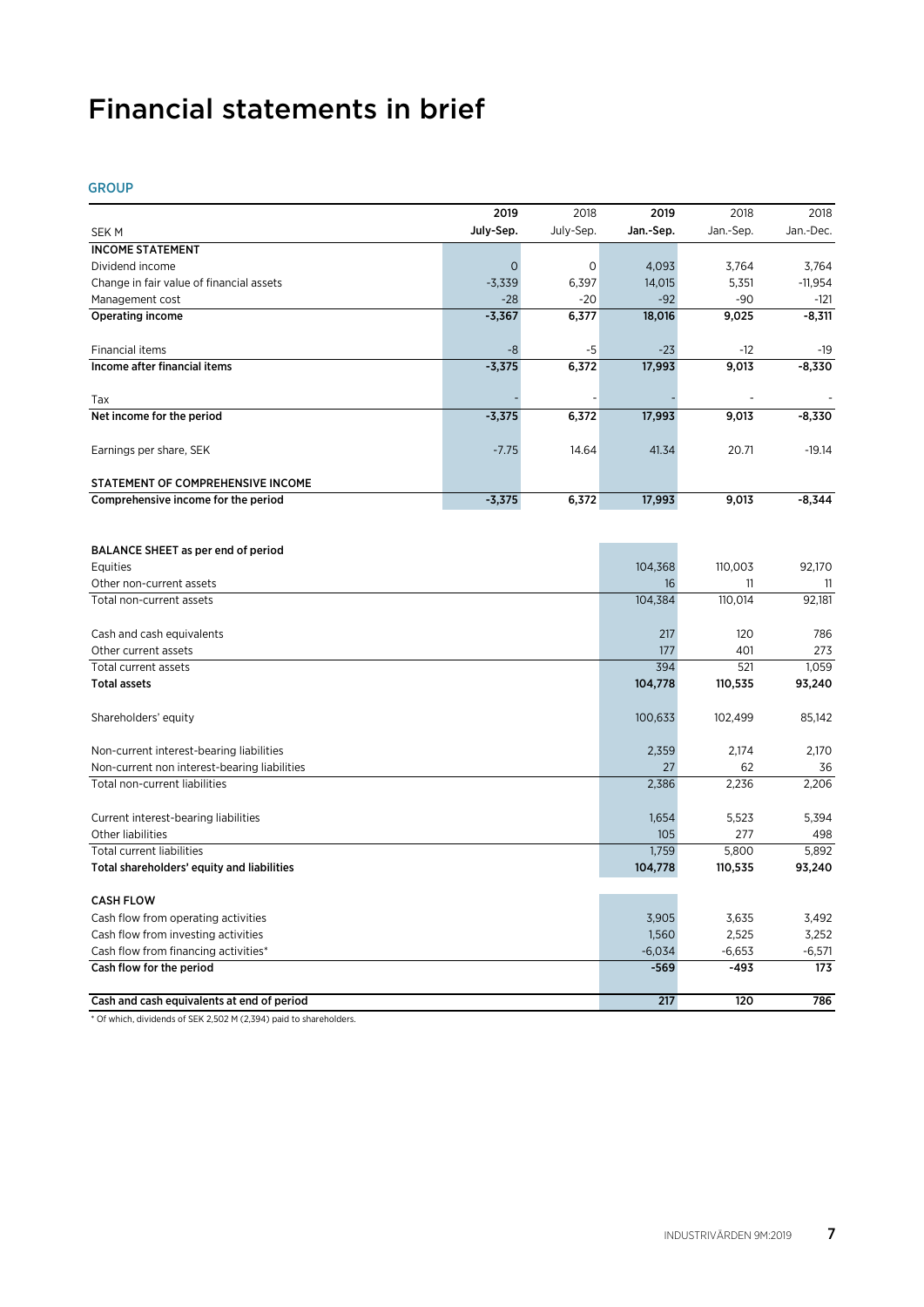### GROUP, CONT.

|                                                   | 2019      | 2018      | 2018      |
|---------------------------------------------------|-----------|-----------|-----------|
| <b>SEKM</b>                                       | Jan.-Sep. | Jan.-Sep. | Jan.-Dec. |
| <b>CHANGES IN SHAREHOLDERS' EQUITY</b>            |           |           |           |
| Opening shareholders' equity as per balance sheet | 85.142    | 95.880    | 95,880    |
| Comprehensive income for the period               | 17.993    | 9.013     | $-8.344$  |
| Dividend                                          | $-2.502$  | $-2.394$  | $-2.394$  |
| Closing shareholders' equity as per balance sheet | 100,633   | 102.499   | 85.142    |
| INTEREST-BEARING NET DEBT at end of period        |           |           |           |
| Cash and cash equivalents                         | 217       | 120       | 786       |
| Interest-bearing assets                           | 167       | 391       | 177       |
| Non-current interest-bearing liabilities          | 2,359     | 2.174     | 2,170     |
| Current interest-bearing liabilities              | 1,654     | 5,523     | 5,394     |
| Interest-bearing net debt                         | 3,629     | 7.186     | 6.601     |

## PARENT COMPANY

|                                            | 2019      | 2018     | 2018      |
|--------------------------------------------|-----------|----------|-----------|
| <b>SEKM</b>                                | Jan.-Sep. | Jan-Sep. | Jan.-Dec. |
| <b>INCOME STATEMENT</b>                    |           |          |           |
| Operating income                           | 11,212    | 6,729    | $-4,991$  |
| Income after financial items               | 11,190    | 6,720    | $-5,007$  |
| Income for the period                      | 11,190    | 6,720    | $-5,007$  |
| Comprehensive income for the period        | 11,190    | 6,720    | $-5,021$  |
| BALANCE SHEET as per end of period         |           |          |           |
| Non-current assets                         | 60,404    | 65.984   | 53,600    |
| Current assets                             | 134       | 275      | 788       |
| <b>Total assets</b>                        | 60,538    | 66,259   | 54,388    |
| Shareholders' equity                       | 54,921    | 57,974   | 46,233    |
| Non-current liabilities                    | 2,386     | 2,236    | 2,206     |
| <b>Current liabilities</b>                 | 3,231     | 6,049    | 5,949     |
| Total shareholders' equity and liabilities | 60,538    | 66,259   | 54,388    |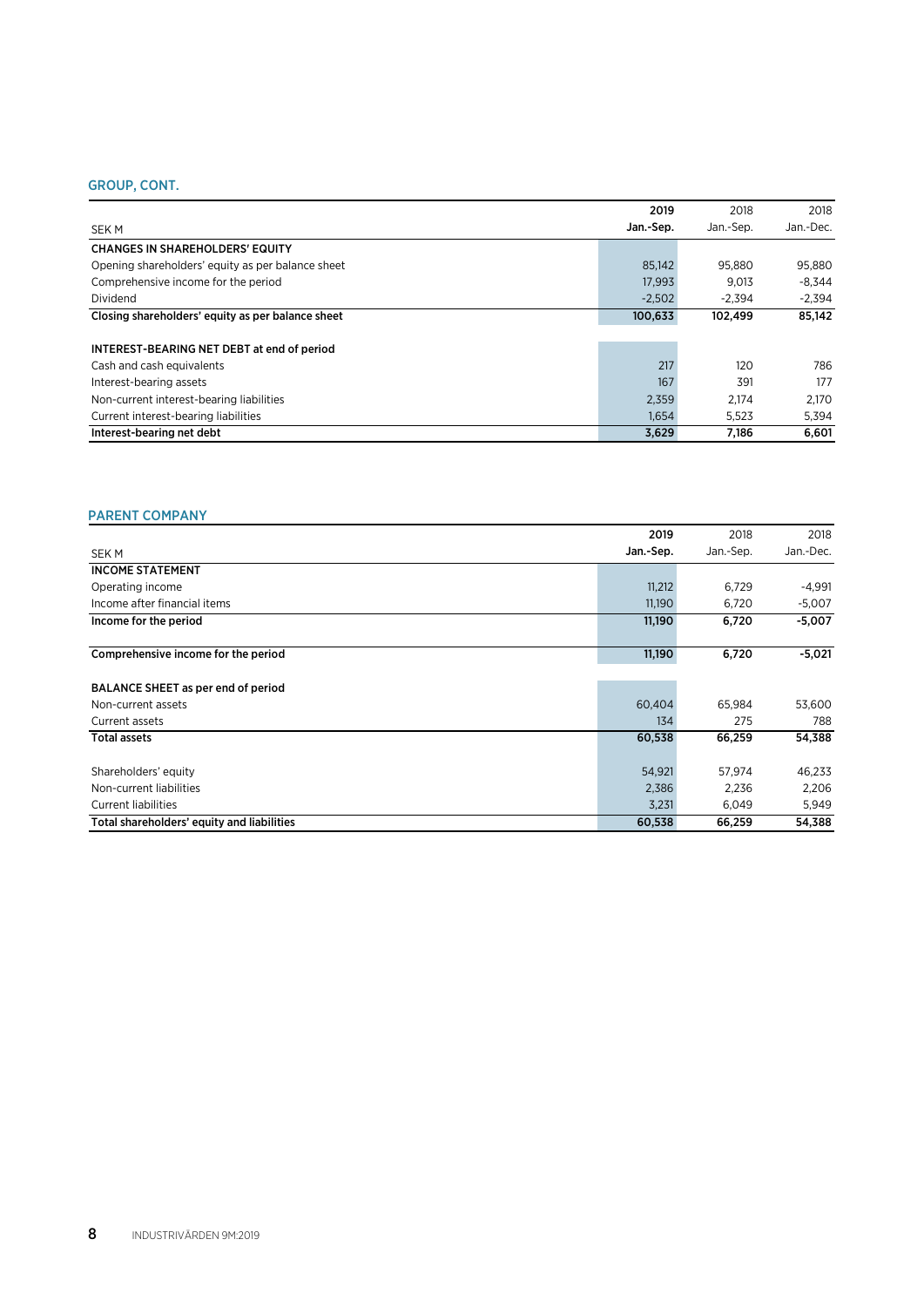# Accounting policies and other comments

#### ACCOUNTING POLICIES

This interim report has been prepared in accordance with IAS 34 Interim Financial Reporting. The consolidated financial statements have been prepared in accordance with International Financial Reporting Standards (IFRS) as endorsed by the EU, and the Swedish Annual Accounts Act. The Parent Company's financial statements have been prepared in accordance with RFR 2 – Accounting for Legal Entities, and the Swedish Annual Accounts Act. New or amended IFRSs and IFRIC interpretations have not had any material effect on the Group's or Parent Company's earnings or financial position.

#### ALTERNATIVE PERFORMANCE MEASURES

The definitions of the alternative performance measures net asset value, debt-equities ratio, equity ratio, market value of the equities portfolio and interest-bearing net debt are provided in the 2018 Annual Report. These alternative performance measures are essential for understanding and evaluating an investment company's business.

#### TOTAL RETURN ESSITY AND SCA

The total returns for Essity and SCA have been calculated as the respective companies share of the original company SCA's total return before the split (based on share of value at the time of the split) and thereafter based on the value performance of the respective companies. The split was carried out on June 9, 2017, and the first day of trading in Essity shares was June 15, 2017.

#### FAIR VALUE MEASUREMENT OF FINANCIAL INSTRUMENTS

In accordance with IFRS 13, financial instruments are measured at fair value according to a three level hierarchy. Classification is based on input data that is used in measuring the instruments. Instruments in Level 1 are valued according to quoted prices for identical instruments in an active market. Instruments in Level 2 are measured in a valuation model which uses input data that are directly or indirectly observable in the market. Instruments in Level 3 are measured using a valuation technique based on input data that are not observable in a market.

| 09/30/2019               |         | Level 1 Level 2 Level 3 |     | Total   |
|--------------------------|---------|-------------------------|-----|---------|
| Assets                   |         |                         |     |         |
| Equities                 | 103.936 |                         | 432 | 104.368 |
| <b>Total assets</b>      | 103,936 | o                       | 432 | 104,368 |
|                          |         |                         |     |         |
|                          | Level 1 | Level 2 Level 3         |     | Total   |
| <b>Liabilities</b>       |         |                         |     |         |
| Derivatives, etc.        |         | $-27$                   |     | -27     |
| <b>Total liabilities</b> | -       | $-27$                   | ۰   | $-27$   |

No changes have been made between levels compared with the preceding year.

#### RISKS AND UNCERTAINTIES

The dominant risk in Industrivärden's business is share price risk, i.e., the risk of a change in value caused by changes in share prices. A 1% change in the share price of the holdings in the equities portfolio as per September 30, 2019, would have affected its market value by approximately +/– SEK 1,000 M. Further information about risks and uncertainties are provided in the 2018 Annual Report.

#### TAX

In recent times, the value concentration in Industrivärden's equities portfolio has increased. During the second quarter of 2019 Industrivärden informed the Swedish Tax Agency about this fact, in order to clarify whether Industrivärden should be taxed as an investment company or a conventionally taxed company. During the third quarter, the Swedish Tax Agency announced that Industrivärden should continue to be taxed as an investment company.

#### RELATED PARTY TRANSACTIONS

During the first nine months 2019, dividend income was received from associated companies.

#### EVENTS AFTER THE BALANCE SHEET DATE

No significant events have occurred after September 30, 2019.